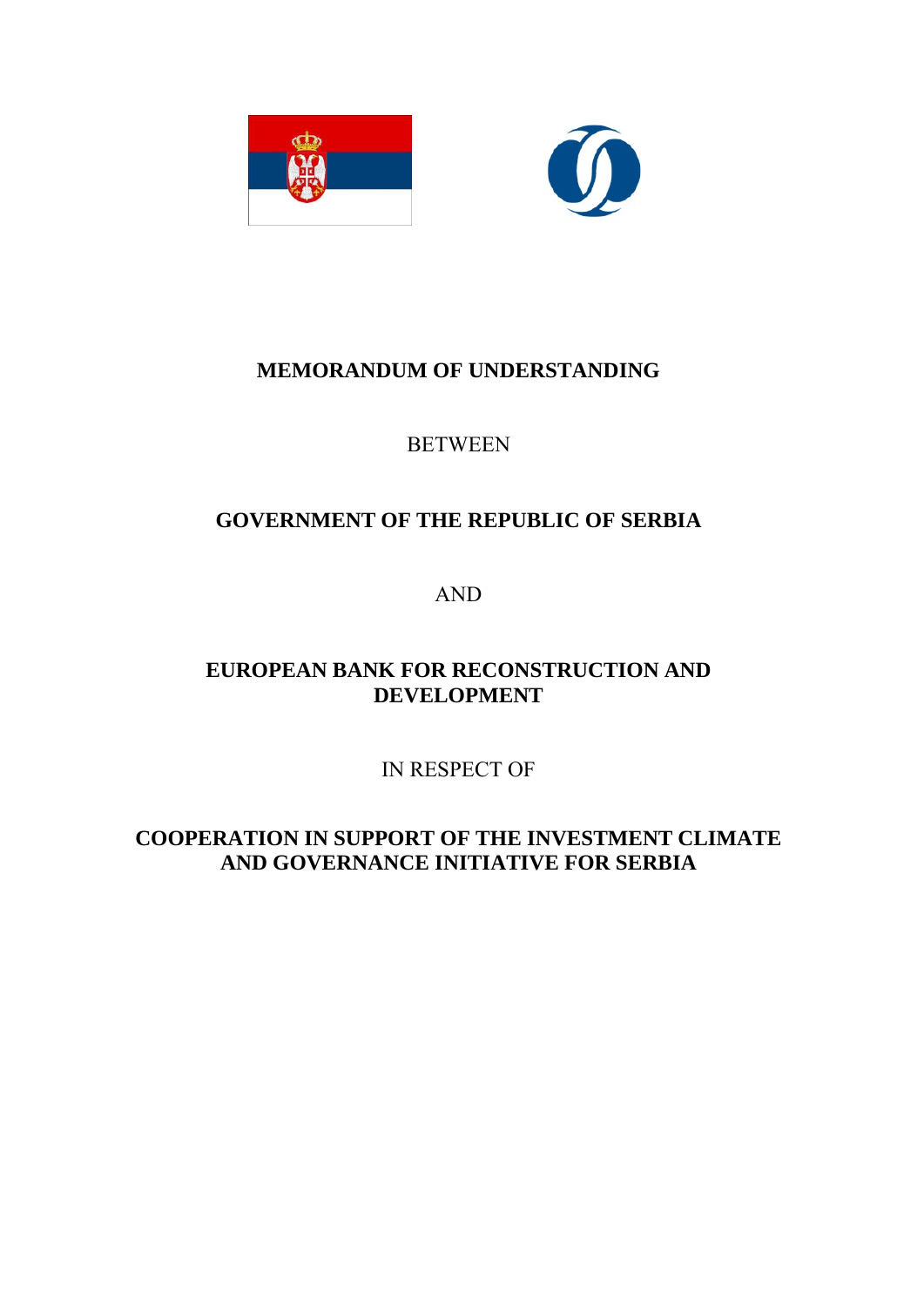**MEMORANDUM OF UNDERSTANDING** (hereinafter referred to as the "**Memorandum**") between the Government of the Republic of Serbia (hereinafter referred to as the "**Government**") and the European Bank for Reconstruction and Development (hereinafter referred to as the "**EBRD**" or the "**Bank**"), hereinafter separately referred to as a "**Party**" and jointly referred to as the "**Parties**";

**WHEREAS** the EBRD has launched the Investment Climate and Governance Initiative (hereinafter referred to as the "**ICGI**") to re-energise economic transition in a number of its countries of operations, including Serbia;

**WHEREAS** on the 29<sup>th</sup> of October 2014 Prime Minister Aleksandar Vučić and EBRD President Suma Chakrabarti signed a Letter of Intent to explore opportunities to improve the business environment in Serbia;

**WHEREAS** as part of the ICGI, the EBRD has envisioned a range of instruments with the overarching objectives of reducing the informal economy and enhancing competition, stimulating the resumption of credit growth, strengthening corporate governance and management practices, supporting privatisation, and stimulating investment in infrastructure; and

**WHEREAS** the Government has expressed its strong commitment to investment climate reforms and requested EBRD's support in this area.

The Parties have come to the following understanding:

## **I. PURPOSE**

This Memorandum aims to provide a framework for cooperation between the Government and the EBRD in the development and implementation of the ICGI for Serbia with the aim of improving the development of the private sector, strengthening the investment climate, and promoting good governance.

## **II. COOPERATION**

### **1. Role of the Government**

The Government, within its competence and in accordance with the legislation of the Republic of Serbia, will endeavour to:

- Identify areas in which action by the Government and assistance by the EBRD may result in significant improvements in the investment climate, strengthening governance in the Republic of Serbia and contributing to enhanced private sector development;
- Promote the activities envisioned under this Memorandum, including implementation of the appropriate measures suggested by the business community, bilateral and multilateral donors, and the civil society;
- Undertake measures to improve the legal framework on bankruptcy procedures, enhance corporate governance in state-owned enterprises, tackle the informal economy and promote competition, and help strengthening the role of civil society in contributing to the enhancement of corporate governance practices;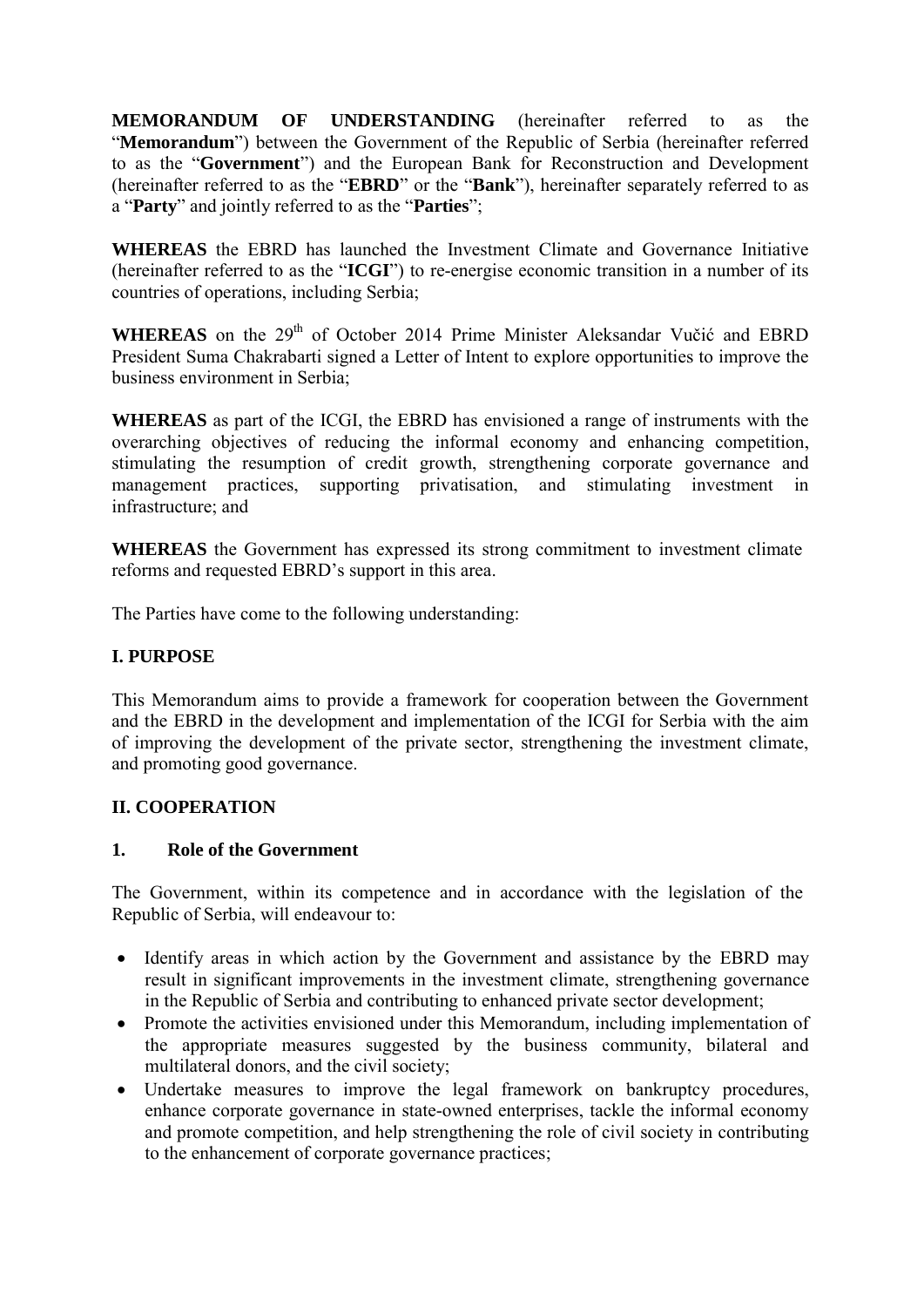- Work closely with the EBRD and other stakeholders on joint analysis and definition of possible ways to improve legislation, practices and other relevant instruments aimed at fostering investment, both foreign and domestic, into the economy of the Republic of Serbia; and
- Take the necessary measures to identify and open up opportunities to attract foreign investment and galvanise domestic investments towards sectors with potential for contributing to economic development.

## **2. Role of the EBRD**

The EBRD in accordance with its Strategy for Serbia, as may be updated from time to time by its Board of Directors, and consistent with the ICGI and the Bank's internal policies, rules and procedures, will endeavour to support, where and as appropriate, the Government's implementation of its investment climate reform strategy, as well as the Government's efforts aimed at increasing investment and improving the development of the private sector, and of the business climate in general in the Republic of Serbia. In particular, the EBRD will endeavour to:

- Support the Government's efforts to strengthen debt resolution and bankruptcy procedures by establishing a more effective framework and guidelines for out-of-court workouts and better implementation of pre-packaged reorganisation plans, including by strengthening judicial supervision and control of such plans;
- Promote the strengthening of corporate governance in private and state-owned enterprises by supporting the development and implementation of corporate governance action plans for a few strategic state-owned enterprises;
- Strengthen transparency and efficiency in the privatisation process by providing support to enhance the technical and administrative capacity of the Privatisation Agency;
- Support measures to improve public procurement practices, including facilitating small and medium-sized enterprises' access to public tendering processes;
- Strengthen transparency by supporting the Serbian Business Registration Agency (SBRA) to establish a regional registry portal in the Western Balkans region;
- Assist the Government to strengthen inspection reform coordination by providing support to the Inspection Reform Coordination Committee;
- Promote the use of established alternative dispute resolution mechanisms as well as arbitration procedures for businesses operating in Serbia;
- Foster greater competition in the Serbian economy by strengthening the capacity of the Commission for the Protection of Competition to conduct investigations of anticompetitive behaviour and to use its statutory powers more effectively;
- Work closely with the Government in defining other areas where the EBRD can apply its expertise to support the Government's efforts to stimulate the development of the private sector and of the business climate in general in the Republic of Serbia; and
- Establish a monitoring framework, in close cooperation with civil society and other relevant institutions, to track implementation and measure results from the interventions within the framework of the ICGI.

## **III. FINAL PROVISIONS**

This Memorandum reflects the views and intentions of the Parties to co-operate on a nonexclusive basis, expressed in good faith but without the creation of any legal obligation or